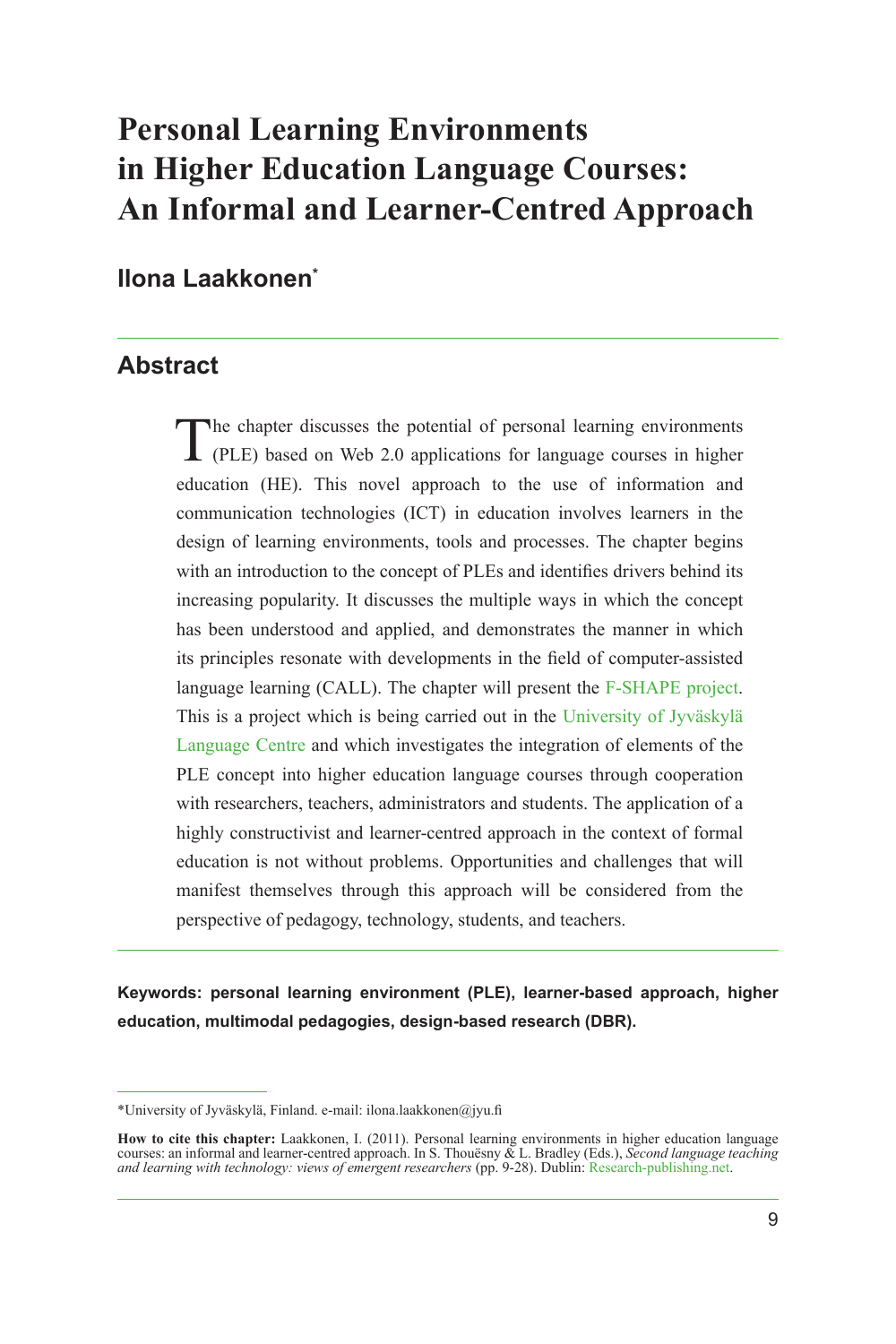### **1. Introduction**

This chapter discusses the potential of personal learning environments as a solution to meet the challenges faced when designing learning and integrating technology for language courses in higher education today. With the proliferation of the Internet, Web 2.0 applications, social networks and gaming, students are involved in highly engaging activities in their everyday lives. They use the vast web-based knowledge resources to read and write, sometimes in foreign languages, but chiefly in the Internet Lingua Franca which is English. As Thorne and [Reinhardt \(2008\)](#page-18-0) point out, "emerging literacies associated with digital media are highly relevant to their current and future lives as language users" (p. 560). [Lankshear and Knobel](#page-17-0) [\(2007\)](#page-17-0) suggest that youth in the developed world share a whole new mindset that is different from the traditional, industrialist mindset, and is characterised by a sense of existence and spatiality that extends to the virtual space. This "postindustrial mindset" also incorporates much of what has been said about Web 2.0 in terms of collaboration, production and participation. One of the major tasks faced by today's world is that of bridging the "new" mindset of digital insiders and the "old" mindset on which models of education are still based.

A significant argument in the current pedagogical debate relates to our understanding of formal education. If we hold the view that the purpose of formal education is to equip students with life skills as opposed to focusing on test performance, then our understanding of *what* should be learned and, perhaps, *how* learning should take place will alter. For example, [Barab and](#page-16-0) Roth [\(2006](#page-16-0), p. 3) support the view of [Lave \(1988\)](#page-17-1) that learners should be engaged in rich learning situations where learning has a direct *functional value* which enhances learner's understanding of the real world, as opposed to the content being acquired with the aim of exchanging it for a test score (having *exchange value*). Combined with the growing emphasis on informal learning, this idea strengthens the perception of learning as a life-long and life-wide process that exceeds the boundaries of educational institutions. In the context of language learning, this means placing greater emphasis on the development of the learning competencies and resources of the individual learner, and designing learning environments in which language is not detached from the context of its use.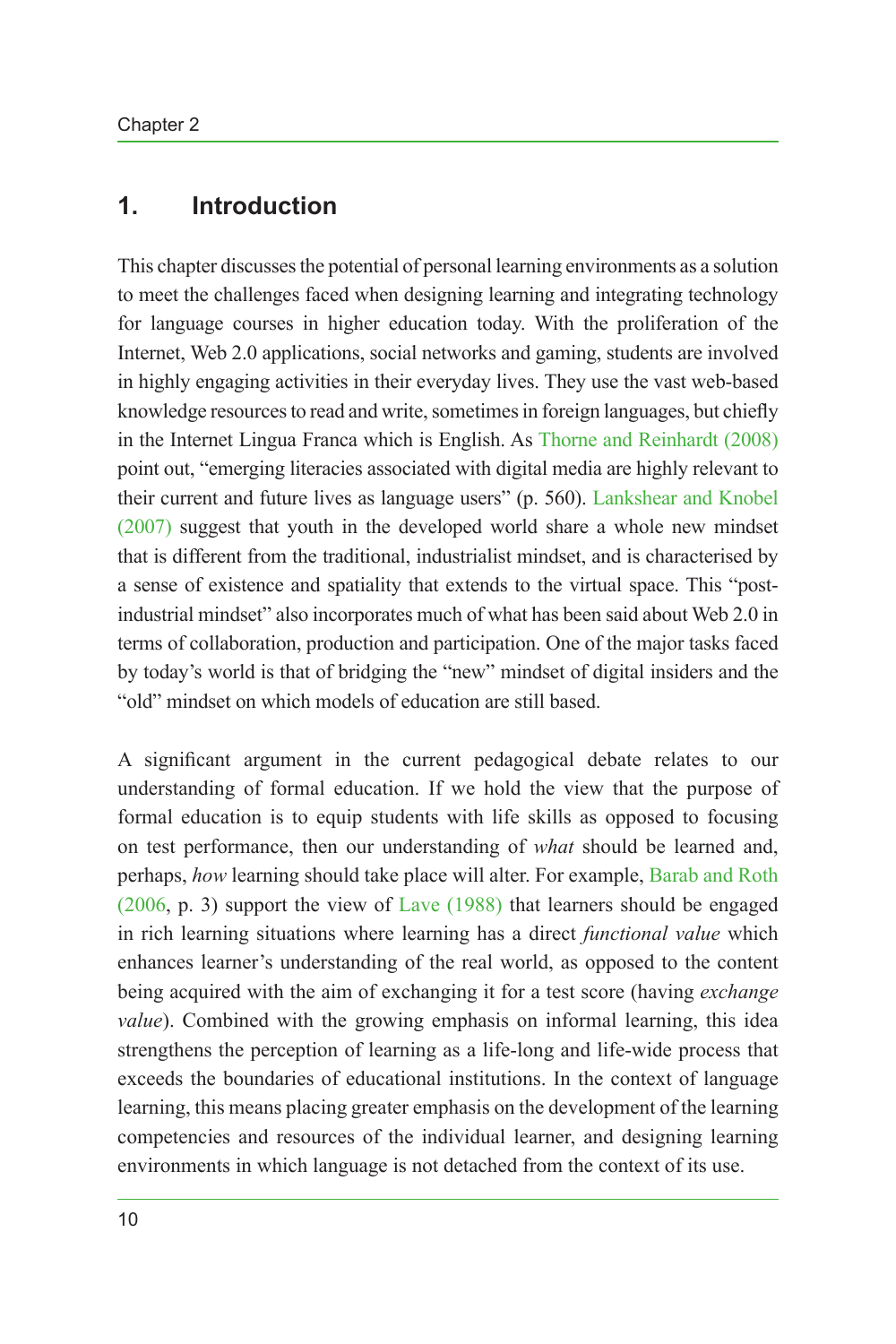The PLE can be seen as one possible solution towards meeting the goals of education in the knowledge society: students need to be equipped with skills that enable them to actively seek information and construct knowledge, participate in the world, maintain learning throughout their lives and embrace continuous change. As a technological approach, the PLE can be seen as a response to the shortcomings of institutionally controlled learning management systems (LMSs) that dominate the educational field; student PLEs are individually tailored learning spaces that place control of the learning tools and processes in the hands of the learners. For language learning, there is great potential, as the PLE approach encourages interactivity and fosters the creation of learner communities combining informal and formal learning on the one hand, and providing the possibility to track and transfer learning between courses, subjects, and educational institutes, on the other. In essence, the PLE approach encourages students to become active agents in the design of their own learning.

The chapter focuses on the potential of the PLE approach through its integration into language courses at the [University of Jyväskylä Language Centre](#page-19-1). It begins by discussing the drivers behind the development of PLEs as well as exploring current understanding of learning environments. The concept is then contextualised by illustrating some recent developments in the field of computer-assisted language learning. The aims and scope of the [F-SHAPE](#page-19-0) [project](#page-19-0) are presented in the final section. As part of the [F-SHAPE project](#page-19-0), PLE practices are developed and integrated into language courses through close cooperation with researchers, teachers, administrators and students. The possibilities and constraints of the implementation will be considered from the perspective of pedagogy, technology, students, and teachers.

# **2. Drivers for PLE: Web 2.0 and new understandings of learning**

The emergence and proliferation of the Internet and social media technologies play a double role in educational change in that they pose both new demands and new possibilities not previously experienced. This section of the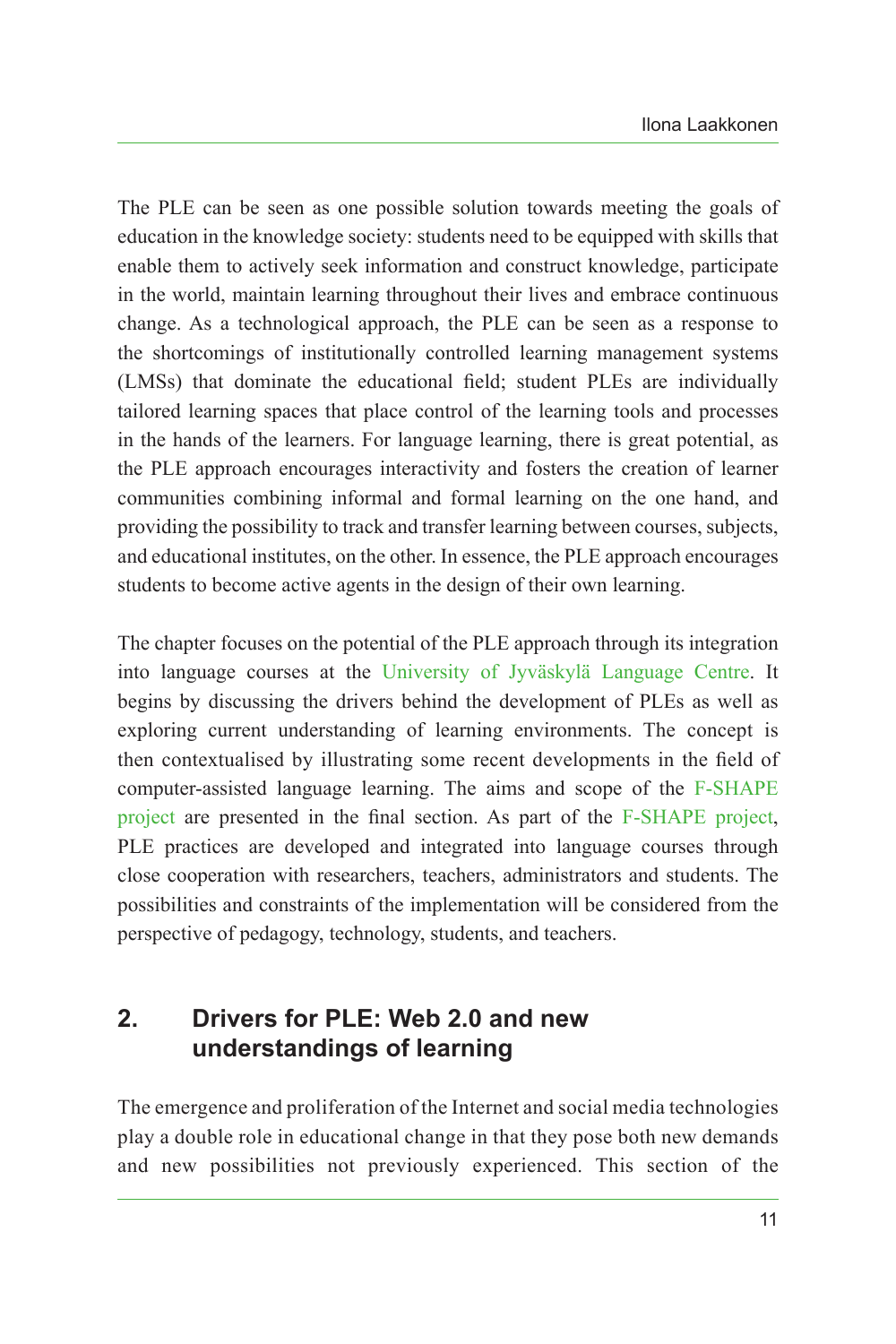chapter links the background of the PLE ideology to recent developments in 21<sup>st</sup> century learning, Web 2.0 technologies, and learner-centred approaches in CALL.

#### **2.1. Learning as a social and participatory activity**

The social aspect of learning has long been recognised, combining as it does collaborative knowledge building and interaction. This notion has been enhanced by the development and proliferation of social media. Another aspect of learning, however, concerns the role assigned to the learner in the learning process. This entails a participatory rather than an acquisitional metaphor for learning, ([Sfard, 1998\)](#page-18-1). The participatory metaphor for learning is reflected in the development of ICTs by Sykes, Oskoz and [Thorne \(2008\)](#page-18-2) who argue that Web 2.0 changes the position of the learner from consumer to producer and creator, and his/her role in the educational community to that of co-builder and contributor.

There is a significant gap between the way in which students engage with new media and ICTs in their daily lives and the way in which school practices rely mainly on print media ([Luukka et al., 2008](#page-18-3), cf. The Two Mindsets by [Lankshear](#page-17-0) & [Knobel, 2007\)](#page-17-0). Commensurate with the rise of networked information and the Internet, the volume of information available has increased to a level that a key ability required from future professionals is related to seeking, evaluating and managing information and knowledge. The formal education setting can no longer be regarded as the only place of worth in which knowledge resides. In today's world vast quantities of information are available to those who possess the skills and motivation to go in search of it. This means that, as opposed to focusing on content knowledge alone, education must focus instead on providing the skills and competencies necessary for learning, constructing knowledge and managing information. As a consequence of this, learners can no longer play the role of passive recipients of information, but rather should assume a new role as active participants in the process of developing their own expertise through selecting, deconstructing, building and creating knowledge and new meanings together with their interlocutors.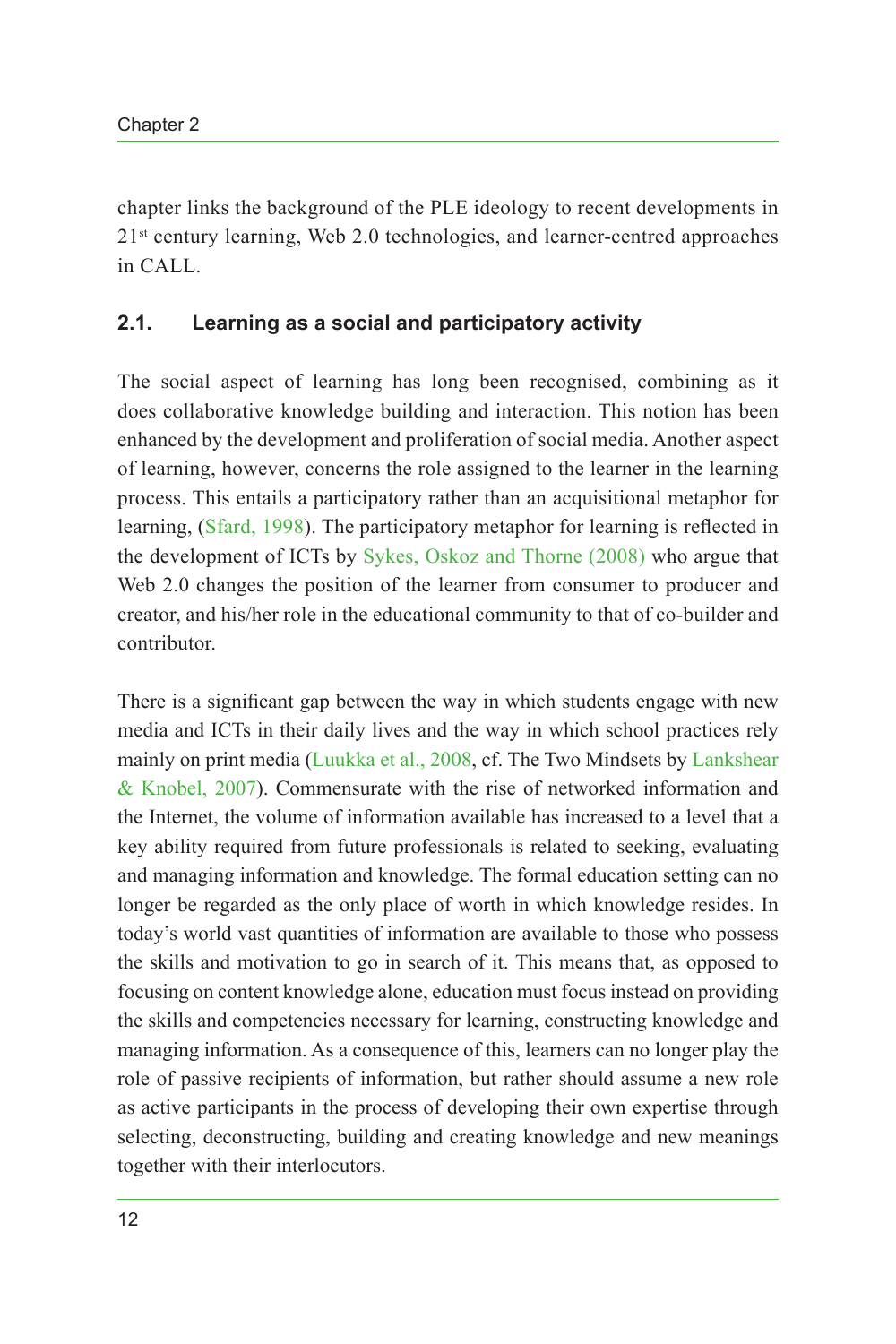The possibilities for education created by the development of social technologies are well documented by [Solomon and Schrum \(2007\)](#page-18-4), who state that Web 2.0 signals "a transition from isolation to interconnectedness" for its users, as it promotes a number of ways in which multiple users can participate and collaborate in writing, editing, commenting and creating (p. 13). The use of Web 2.0 and the adoption of its practices are still at a very preliminary stage in the educational domain, and their potential in the context of implications for learning are, as yet, largely untapped.

#### **2.2. 21st century learning environments**

The ideology behind the PLE is reflected in current thinking relating to 21<sup>st</sup> century learning and learning environments. The Partnership for 21<sup>st</sup> [Century Skills \(2009\)](#page-18-5) regards 21st century learning environments as "support systems that organise the condition in which humans learn best –systems that accommodate the unique learning needs of every learner and support the positive human relationships needed for effective learning" (p. 3). Furthermore,  $21<sup>st</sup>$  century learning must take place in contexts that "promote interaction and a sense of community [that] enable formal and informal learning" [\(Cornell, 2002](#page-17-2), in [Partnership for](#page-18-5)  $21<sup>st</sup>$  [Century Skills, 2009](#page-18-5)). The concept of the PLE is supported by the theories posited in 21<sup>st</sup> century learning as it is tailored to the individual's learning needs and incorporates a strong social aspect.

### **2.3. Web 2.0 and personal learning environments**

[Felix \(2003\)](#page-17-3) claims that the paradigm shift in pedagogy towards constructivism was already occurring in the absence of technology, but that multimodal and networked technologies enhanced its appeal. Learner-centred, personalised views of learning have long been in existence and have also been boosted by the inherent changes in the nature of the web which have altered the approach to the use and development of technologies.

The concept of Web 2.0 and PLEs is intertwined. [Downes \(2007\)](#page-17-4) posits that the values of Web 2.0 and the concept of PLEs are essentially as one,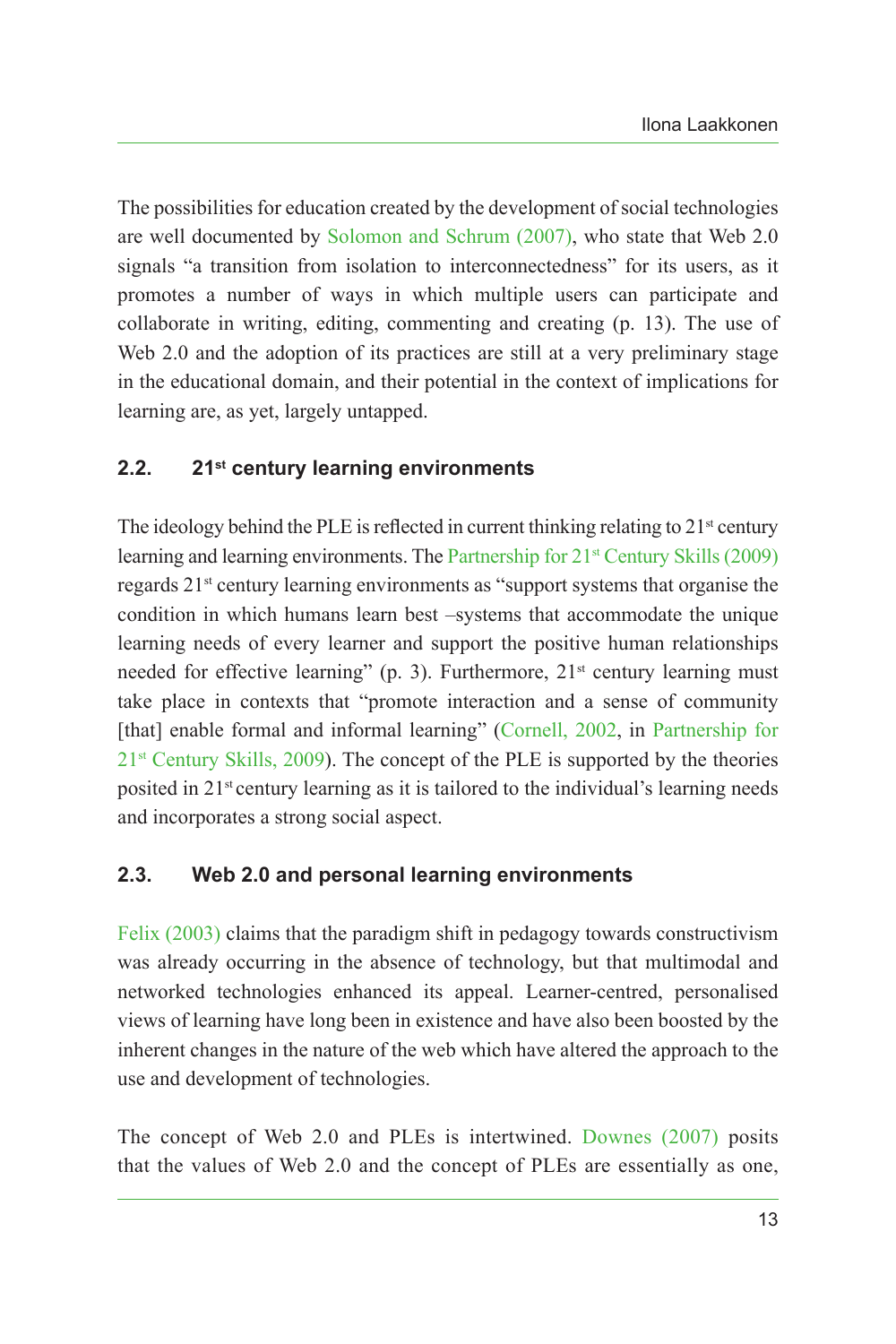namely "the fostering of social networks and communities, the emphasis on creation rather than consumption, and the decentralisation of content and control" (p. 19). Worthwhile web applications, which are an essential element of student PLEs, facilitate the arrangement of learning resources and tools and the creation of learning networks, while at the same time encouraging communication and the publication of both the process and the outcome of the learning experience.

The pedagogical aims of the PLE are based on the ideas of constructivist and socio-cultural theories of learning, but it is claimed that a whole new theory of learning, such as the concept of connectivism ([Siemens, 2004](#page-18-6)), is demanded in the highly networked world in which PLEs currently exist. By conceiving of the PLE first and foremost as an ideology that places emphasis on learning rather than on teaching, and that promotes learner responsibility and control, the concept is closely bound up with the larger field of educational and pedagogical change. This means that the motivation for research and development around the concept of the PLE is primarily pedagogical, rather than technological, even though much of what it encompasses is related to or results from the development of ICTs.

#### **2.4. Web 2.0 and learner-centredness in CALL**

CALL practitioners have readily embraced possibilities of Web 2.0 for language and literacy studies. [Sykes et al. \(2008\)](#page-18-2) envisage emerging technologies being used in the near-future to create meaningful context by adding "real world relevance" to facilitate L2 communication in the classroom. Wikis are already being used to facilitate joint content creation; blogs serve as arenas of self-expression and "enhanced readership" [\(Sykes et al., 2008,](#page-18-2) p. 532). Social networks such as Facebook and MySpace allow students to network, interact and share. Social bookmarking sites serve a platform for organising content and for building and sharing knowledge. These tools provide opportunities for networking with people who share similar interests, people joining to form communities of practice (see e.g., [Wenger, 1998](#page-19-2)), and people interacting within an affinity space [\(Gee, 2004](#page-17-5)).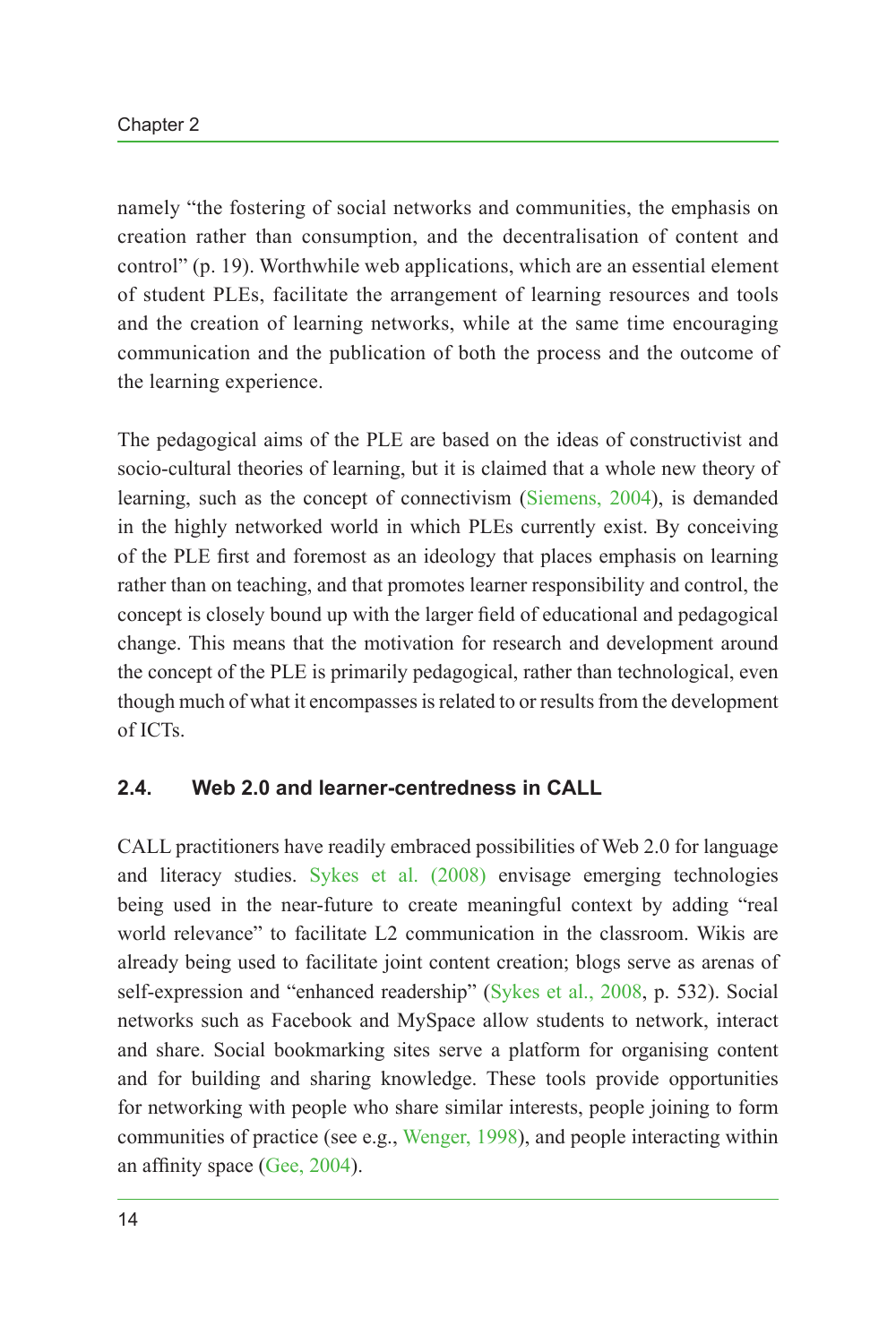[Kenning \(2007\)](#page-17-6) posits that the motivation for ICT integration into language education is significant because of the inherent role ICT plays in everyday communication. This is not confined to equipping learners with transferable skills such as electronic literacy, but entails "the fact that language, in today's world, tends to be experienced as mediated communication" ([Kenning, 2007,](#page-17-6) p. 158). She quotes [Warschauer and](#page-18-7) Healey (1998), who state that "the ability to read, write, and communicate effectively over computer networks will be essential for success in almost every sphere of life" (p. 64). [Kenning \(2007\)](#page-17-6) calls for embedding language learning in social practices, not only for the sake of motivation and relevance, but "in order to capitalise on student experience in the world outside" (p. 159).

In their review of design practices in CALL, Levy and [Stockwell \(2006\)](#page-17-7) identify learner-centredness as a core element in the design of CALL materials and learning environments. As research in CALL has perhaps previously concentrated around a single technology within the bounds of a single theoretical or pedagogical orientation, the design process today is far more complex and often involves the application of various theoretical approaches and the inclusion of complementary technologies. As Levy and [Stockwell \(2006\)](#page-17-7) put it, "[p]rincipal among these [issues that come to the fore] is perhaps the multidimensional nature of the design process as developers try to weave together elements of theory, pedagogy, technology, and best practice, often drawn from a number of different fields or disciplines" (p. 27).

As a general principle of design in CALL, understanding the learners' experiences and expectations of technology use is common practice. However, it is noteworthy that teachers continue to be seen as the lead designers of the learning process with learners being treated as mere bystanders. Learner needs and experiences are considered, but learners do not have a contributive role in the actual design process. The PLE framework changes this by involving learners in the actual design of learning materials and structures through selecting tools and applications, work modes and resources. Within the PLE approach, the role of the student alters from that of participant to contributor in the overall process.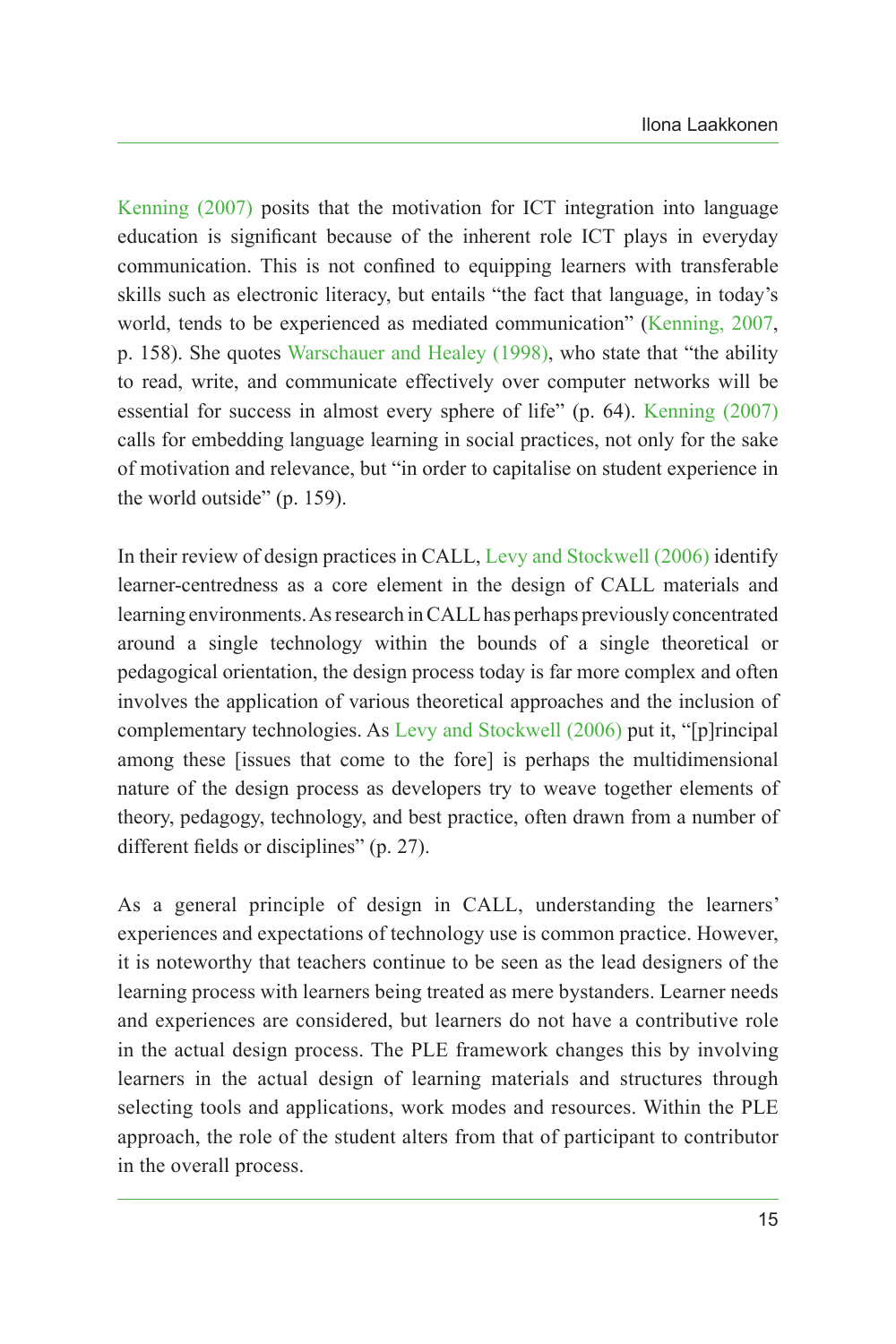# **3. Approaches to personal learning environments**

Heretofore, pedagogy has been put forward as the main motivation for the development of PLEs. A large proportion of the work on PLEs, however, is motivated by interests in developing new technologies. This section describes pedagogical and technological approaches to PLEs, and summarises the values they have in common. The binary of ownership and control is then discussed, followed by some examples of PLE implementation.

### **3.1. PLE: a pedagogical or a technological concept?**

Definitions of PLEs vary depending on the viewpoint of the authors regarding technology and pedagogy. [Attwell \(2007\)](#page-16-1) describes the PLE first and foremost as an ideational concept that meets many of the challenges educational systems face today. [Attwell \(2008\)](#page-16-2) elaborates by stating that the PLE represents a new approach towards developing e-learning tools: PLEs are no longer tightly integrated in a virtual learning environment (VLE) but are combined into a flexible entity that can be selected and adapted according to the needs of the individual learner. This definition of a PLE emphasises the philosophical and ideological aspects of the concept over a specific technological solution, and it is particularly fruitful when the interest is in developing practices and pedagogies around the concept.

An alternative approach to the PLE is a more technological one. PLEs can be seen as a response to the shortcomings of the institutionally controlled learning management systems (LMSs). LMSs have typically been designed with an administrative focus, as opposed to a pedagogical one. [Van Harmelen \(2008\)](#page-18-8) sees PLEs as part of a "learning ecosystem" (p. 35), comprising the computer-based parts of the ecology. In his view, the ecosystem consists of resources available to the learner: people (peers, teachers), print materials, computational materials (including the Internet), and various other resources (such as pen and paper). A student PLE would comprise the computer-based parts of the ecology, including desktop programs, browsers, and mobile devices. However, this view has its dangers: instead of integrating technology into learning, it builds up artificial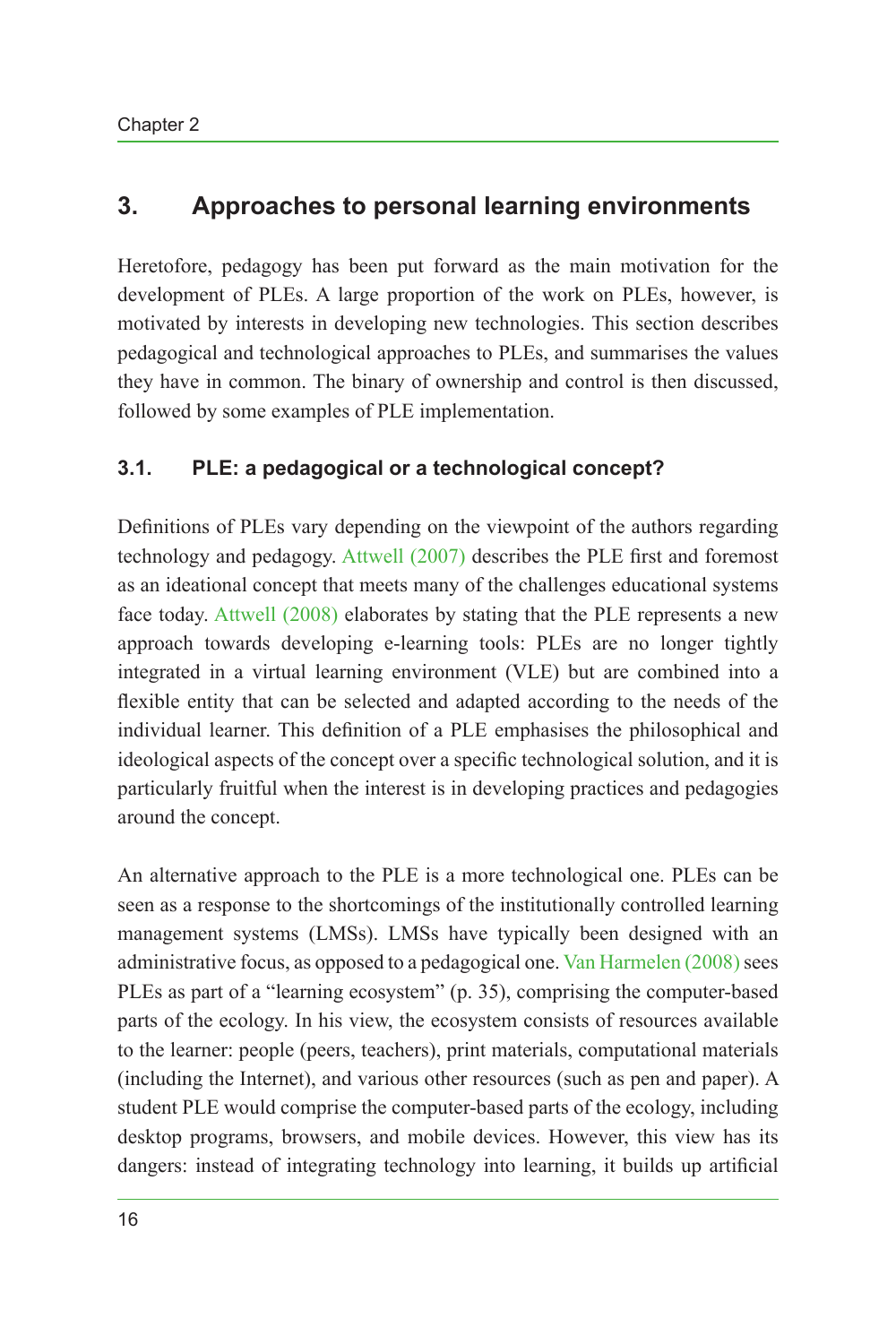boundaries between ICTs and traditional, print-based tools, keeping the work on the computer separate from the work in the classroom.

### **3.2. Reconciling the binaries of ownership and control**

The pedagogical and technological approaches to PLEs are not difficult to reconcile, as they share much in common: the consideration of personal and social aspects of learning, the preference for open and free technologies, and a focus on the learner and the learning process. A more relevant consideration is the extent to which learner-control and ownership can be realised in the context of formal education. Inspired by the PLE ideology, traditional LMSs and platforms have been developed to support both social and personalised aspects of learning. However, these solutions can be criticised, as an environment that is managed by the educational organisation contradicts the inherent principle of the PLE belonging to the students.

[Peña-López and](#page-18-9) Adell (2010) and [Laakkonen and Juntunen \(2009\)](#page-17-8) bring a conciliatory perspective to PLEs. They regard PLEs as personal devices or systems, which can incorporate institutional resources and tools. The educational institutions, in turn, have to be "PLE-able, they have to rethink themselves, be more flexible, more open, and adapt to the new learning realities" (Peña-López  $\&$ [Adell, 2010\)](#page-18-9). [Wheeler \(2010\)](#page-19-3) proposes a hybrid approach to PLEs, arguing that students need structure and support when adopting Web 2.0 tools and building their learning environments.

### **3.3. Some solutions for PLEs**

In its simplest form, a PLE is a loose collection of tools from which learners can choose in order to organise their learning. The collection may be presented in the form of an image, for instance, which demonstrates the tools and resources that can be used for learning, helps identify the functions for which the tools are used, and thus enhances learners' awareness of the way in which they learn best, and of the contexts in which their learning takes place. For example, a student PLE for an English as a foreign language (EFL) course may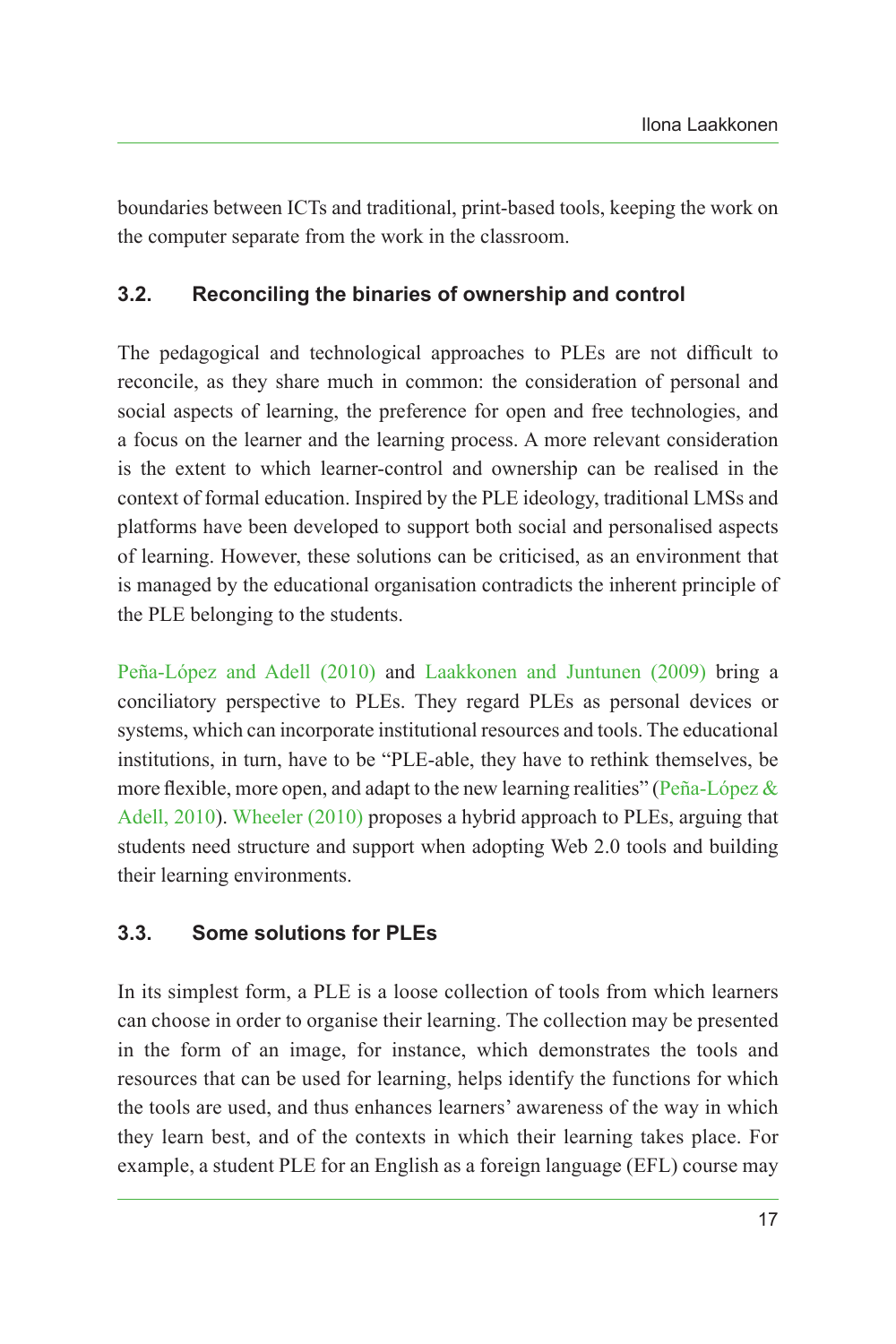look like [Elena's mindmap](#page-19-4), in which she has grouped the tools and resources around the concepts of Cultural Competence, Language Competence, People & Places, and Information, and then into subsections such as Informal/Formal and Listening, Speaking, Reading and Writing. There are as many ways to map a PLE as there are learners, and a collection PLE diagrams can be found in the [EdTechPost wiki.](#page-19-5) The process of learners constructing their own learning environment involves not only tracking their learning process, but also familiarising themselves with the tools available, and the possibilities for their use.

[Guth \(2009\)](#page-17-9) investigates the use of PLEs as part of language courses. She describes a research project set up to study the potential of social software for teaching EFL using an action research approach. Similar to design-based research, action research assumes a cyclic process, in which practices and tools are adapted and readapted after collecting feedback and data during the process. Guth's students built their PLEs using personal blogs. The blogs were complemented with a feed reader and a social bookmarking site. Studentcentredness was achieved in that no teacher-produced materials were used and students were charged with the responsibility of finding resources to support their own learning. It was envisaged that as the learning community would grow, resources would develop into shared learning materials.

[Drexler \(2010\)](#page-17-10) proposes a model of a networked student. In her study the primary goal of the PLE was to replace the traditional textbook. She made use of customisable web pages (e.g., Symbaloo, PageFlakes, iGoogle, NetVibes) to pull together information from various sources: social bookmarking sites, news readers, blogs, podcasts and digital notebooks.

# **4. Integrating the PLE approach in HE language courses**

This part describes the [F-SHAPE project](#page-19-0), in which university level language courses are developed based on the PLE approach. After a general introduction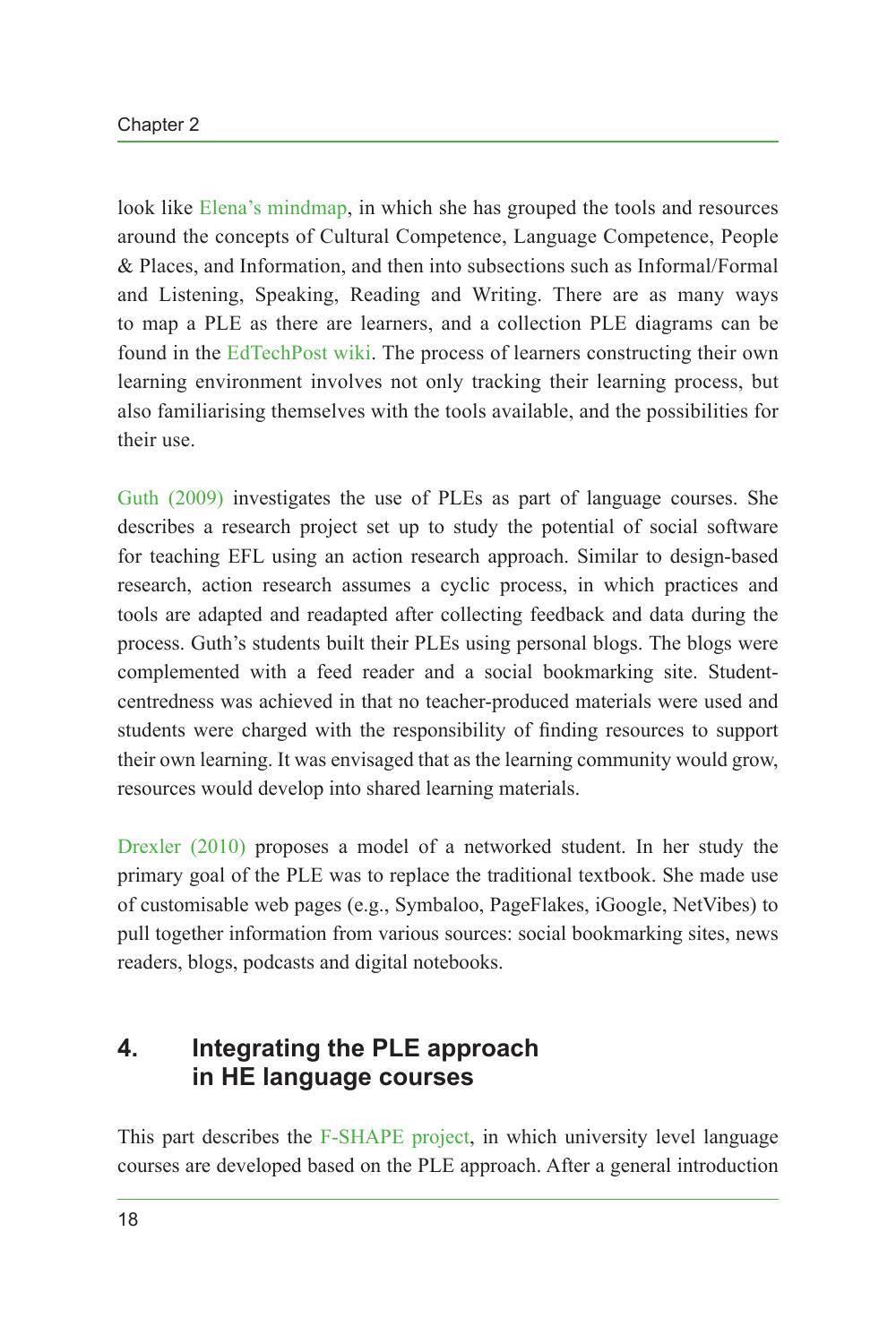to the research project, followed by an examination of the research context, it then focuses on the principles and practices of PLE implementation.

### **4.1. The F-SHAPE project**

The [F-SHAPE](#page-19-0) (Future Space for Shared and Personal Learning and Working) is a research and development project with a focus on flexible learning solutions to fit the needs of adult learners and work life. The project explores the boundaries of various different learning spaces: virtual spaces, personal and shared space, as well as informal and formal learning contexts. The concept of PLE is used as an alternative to traditional approaches to learning environments: the [F-SHAPE](#page-19-0) [project](#page-19-0) seeks to develop learning concepts, solutions and environments that respect the needs of the individual learner, while still acknowledging the interests of the organisation and supporting collaborative and community-based aspects of learning ([The F-SHAPE project website 2009](#page-19-0)).

The project follows the principles of design-based research (DBR), (see [Reinking & Bradley, 2007\)](#page-18-10). DBR involves a goal-oriented, pragmatic and iterative view of research and proposes a strategy for developing learning practices through empirical research. One of the contexts for research is the [University of Jyväskylä Language Centre](#page-19-1), in which new solutions for preparing students with skills needed for work life and for lifelong language learning are developed as a joint venture by researchers, teachers, students and administrators.

#### **4.2. The University of Jyväskylä Language Centre as a context**

Much of the work on PLEs from the pedagogical point of view has been driven by the interest of individual teachers (e.g., [Drexler, 2010](#page-17-10); [Guth, 2009](#page-17-9)). In the context of the Language Centre, the aim is to integrate the PLE ideology on a broader, organisational level. Essential prerequisites for this type of development include the close involvement of the director, guaranteed administrative support, and adequate resourcing for teachers in terms of time allotted for the project. The operational culture of the organisation is a factor of key importance.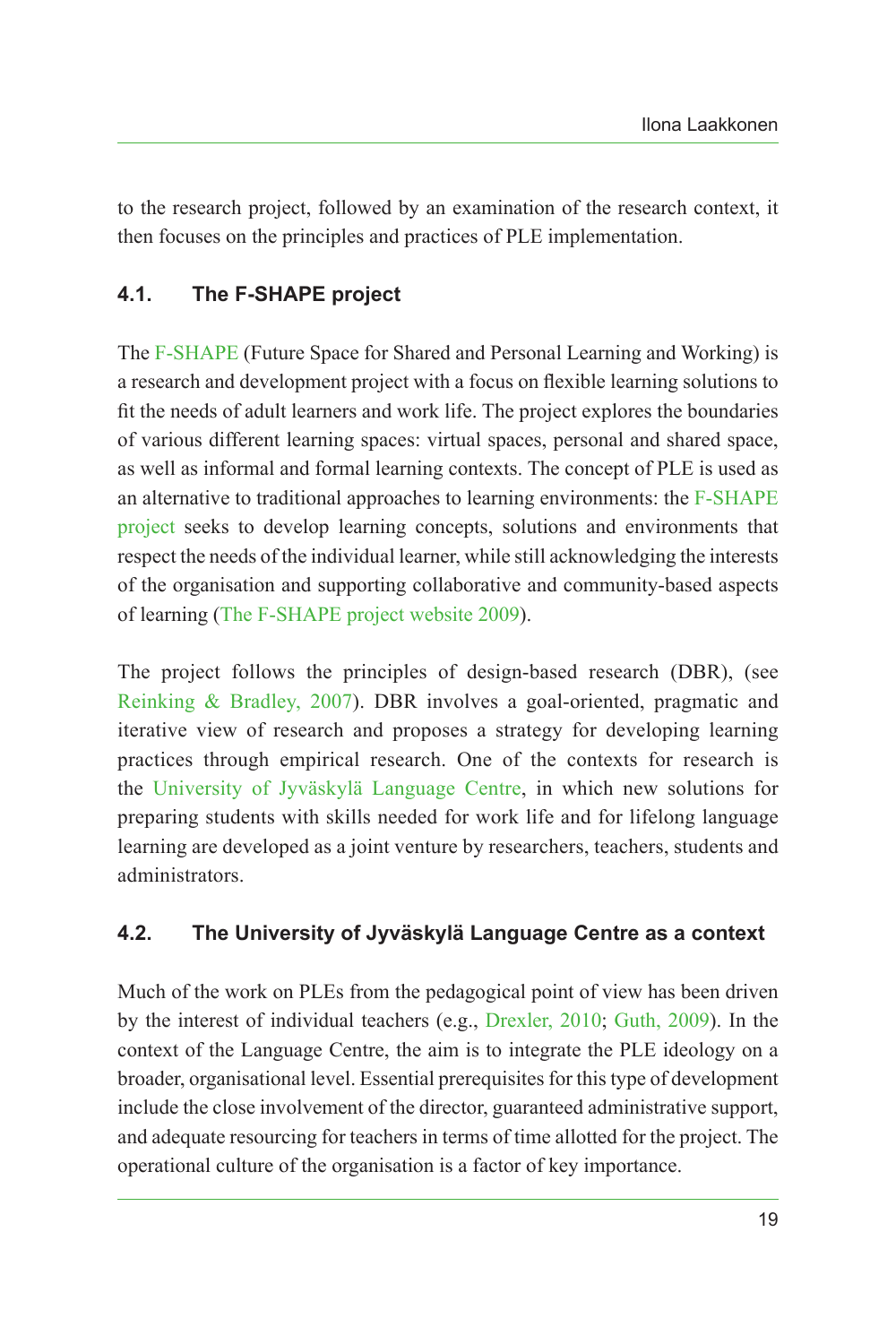The [University of Jyväskylä Language Centre](#page-19-1) offers an excellent context for developing the PLE concept and for exploring the pedagogies and practices which stem from it. The unit has a long tradition of research and development, and its staff enjoys a high level of collegiality. Many of the goals of the PLE approach already constitute part of the teaching philosophy of the [Language Centre](#page-18-11). Multiliteracy, ICT skills, and transferable, life-long, independent learning skills are cited as points of focus in the teaching of academic English language and communications skills (see the [Language Centre website\)](#page-19-1). The general teaching goal of the unit is to create effective and convincing communicators, employing a multimodal approach to teaching. This approach links meaningful communication to real life situations, supports individual and peer processes, and encourages creativity and self-regulation. In the Finnish HE system, language and communication courses constitute a compulsory element of all degree programmes and students are drawn from a range of academic fields and backgrounds.

### **4.3. The project in practice**

In the [F-SHAPE project](#page-19-0) at the Language Centre, principles of PLE are integrated into regular language courses, with the aim of equipping students with the competencies needed for the world of work and for lifelong language learning. The process of PLE implementation is initiated through meetings and discussions with the teachers involved in the project. For each individual course the "PLEisation" is conducted in close cooperation with the teacher. Resources, goals and tools are identified so that course aims and evaluation, opportunities for learners to develop their PLEs and for teachers to apply learner-centredness and learner-initiation to work modes can be achieved.

In order to develop PLEs, learners need support and structure. These are provided jointly by researchers and teachers. The first step is that learners are encouraged to collect the tools they already use for language learning, and to identify the potential for language learning opportunities in the technologies and applications they use in their everyday lives. These tools and practices are then evaluated and adopted for use on the course. Introduction of additional tools and training in the use of tools for learning may be necessary.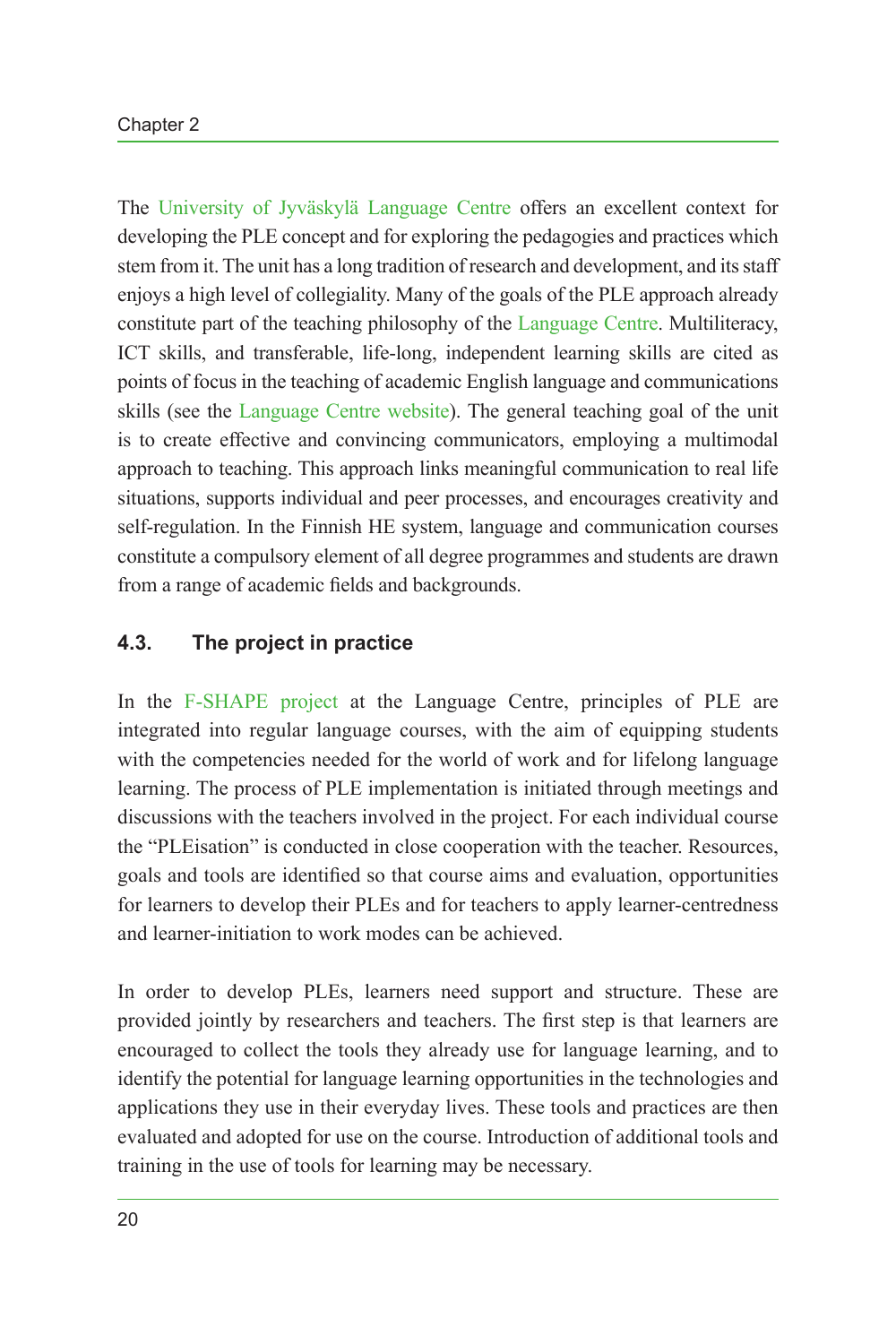During and after each course, feedback and information concerning experiences of the process are gathered and evaluated and subsequently adapted to better meet the initial goals. This information informs the practices adopted in subsequent courses.

From the technological perspective, what is required is a solution that would facilitate:

- the creation of personal spaces with different levels of publicity; in these spaces students can collect the resources they need, access tools, and make visible the process and contents of learning;
- sharing and collaboration, building a joint library of resources and tools, collaborating for knowledge construction and creativity;
- networking with peers and with larger communities; to find people who share similar interests and work in associated fields.

The solution can consist of a set of Web 2.0 applications, and it can make use of the LMS offered by the organisation when applicable. This type of approach is akin to the model of PLE presented by [Wheeler \(2010\).](#page-19-3) In the current study, the PLE in formal context should be built around learners' needs and should capitalise on the tools and practices employed by them in their everyday lives. The resources and requirements offered by the institution should not be ignored, as they provide valuable tools for the development of the PLE, such as computers, mobile devices, applications, desktop programs, and technical support.

# **5. PLE: opportunities and challenges**

There are both opportunities and challenges that need to be considered when implementing the highly ideological concept of the PLE in the context of formal education. Here we discuss the opportunities and challenges with reference to students, teachers, pedagogy, and technology respectively, and propose some solutions based on observations made during the [F-SHAPE project](#page-19-0).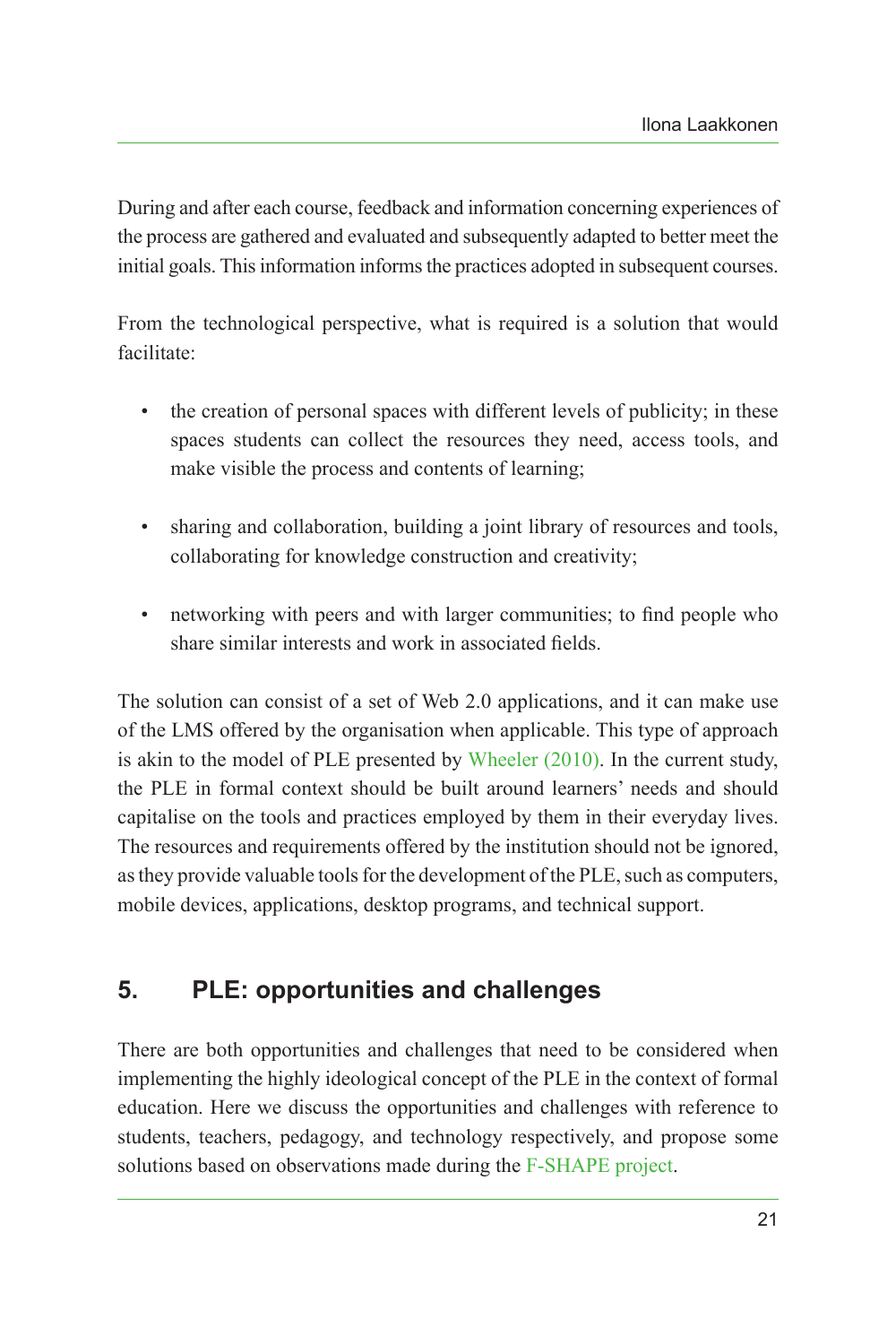#### **5.1. Students**

Implementing the PLE means taking a step towards self-regulated learning and learner autonomy ([Atwell, 2007\)](#page-16-1). [Warschauer \(2000\)](#page-18-12) reports that motivation is strongly increased when learners find the activities they engage in socially and culturally relevant (p. 52). Autonomy and self-direction are closely related to learner motivation through self-determination theory and attribution theory. According to Deci, [Vallerand, Pelletier and Ryan \(1991](#page-17-11), in [Benson, 2001](#page-16-3), p. 69), intrinsic motivation leads to effective learning, and it is promoted by settings where the locus of control is with the learner. As there is a relationship between intrinsic motivation and self-directedness, taking control of the learning may help learners to develop motivational patterns that lead to more effective learning results ([Benson, 2001\)](#page-16-3). In the field of Attribution theory, [Benson \(2001\)](#page-16-3) quotes [Dickinson \(1995](#page-17-12), p. 172) who states that learners who believe that they have control over their own learning tend to be more successful.

Taking responsibility for their own learning requires of learners the ability and skills necessary to identify complex, real-life problems, and to construct knowledge in order to solve them. Some of the students may not be familiar with suitable web applications and consequently significant effort may be required in order to become proficient in their use. Moreover, many of the teachers involved in the project have reported on their previous experiments with learner autonomy and expressed their concerns, as many students seem reluctant to accept responsibility for their learning. A key question here is how to encourage teachers and engage students in self-directedness when it is a question of delayed rewards. In the [F-SHAPE project](#page-19-0) we are exploring solutions in theories of gaming and learning [\(Gee, 2003](#page-17-13)) through fostering creativity and play in order to support language learning.

#### **5.2. Teachers**

The PLE approach (like learner-centred approaches in general) requires of teachers the adoption of a new role as coaches, or facilitators in the process of learning. They are faced with the challenge of balancing learner autonomy and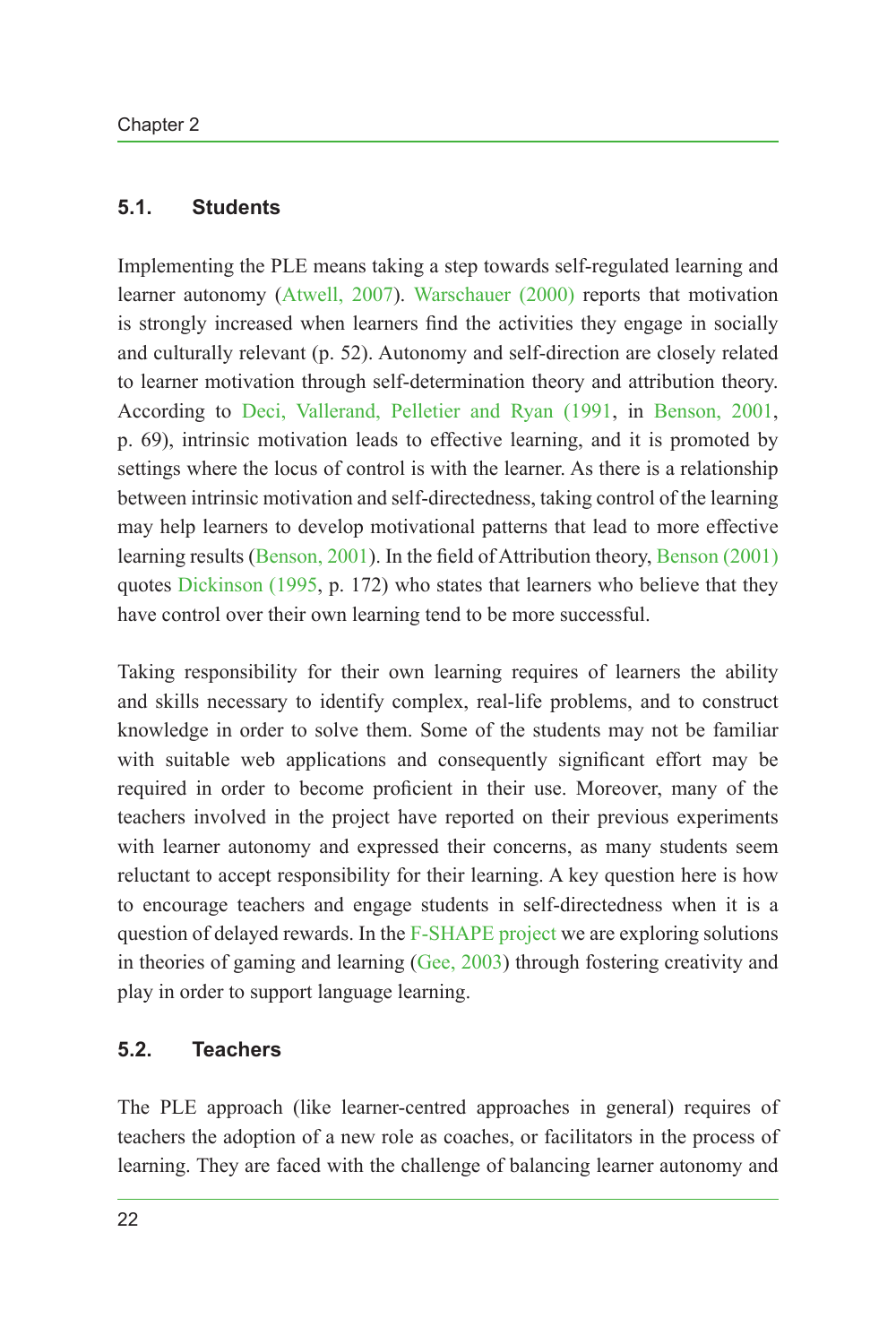structure, personal choice and general evaluation criteria ([McLoughlin &](#page-18-13) Lee, [2009](#page-18-13)). Teachers may be concerned due to inadequate proficiency with regard to the usage of tools employed by their students. This is not necessary, however. What is required is that teachers have a general understanding of technologies suitable for learning, but the mastery of individual applications is not essential. When teachers are new to social media and learner-centred design, they need time, resources and pedagogical support from the institution in which they work. The administrative support from the Language Centre motivates the teachers involved in the project and provides them with the time resources to rethink their courses and to develop pedagogical practices. In addition, close cooperation with researchers who have knowledge of Web 2.0 applications and learner-centred pedagogy will encourage the teachers during the process.

### **5.3. Pedagogy**

There are several pedagogical challenges related to the creation of PLEs in a formal context. The most salient is perhaps the intrinsic paradox of applying an apparently informal approach in the context of formal education with set learning goals, standard forms of assessment and prevalent practices of 'teachercentred' modes of work. Changing practices and modes of production require a thorough reconsideration and modification of assessment: if the learner holds the control over the learning process, teachers have to develop alternative types of assessment. To make full use of many Web 2.0 technologies, the learning resulting from and manifested in the creation of collaborative effort has to be recognised.

### **5.4. Technology**

With regard to technology, several points remain unresolved. Although the requirements of learner-centredness, networking and openness are becoming acknowledged in the design of LMSs, many developments are mere add-ons, and do not challenge the fact that many of the core systems were originally designed for administrative purposes. However, building a PLE on the basis of free Web 2.0 tools only requires that a careful selection of applications be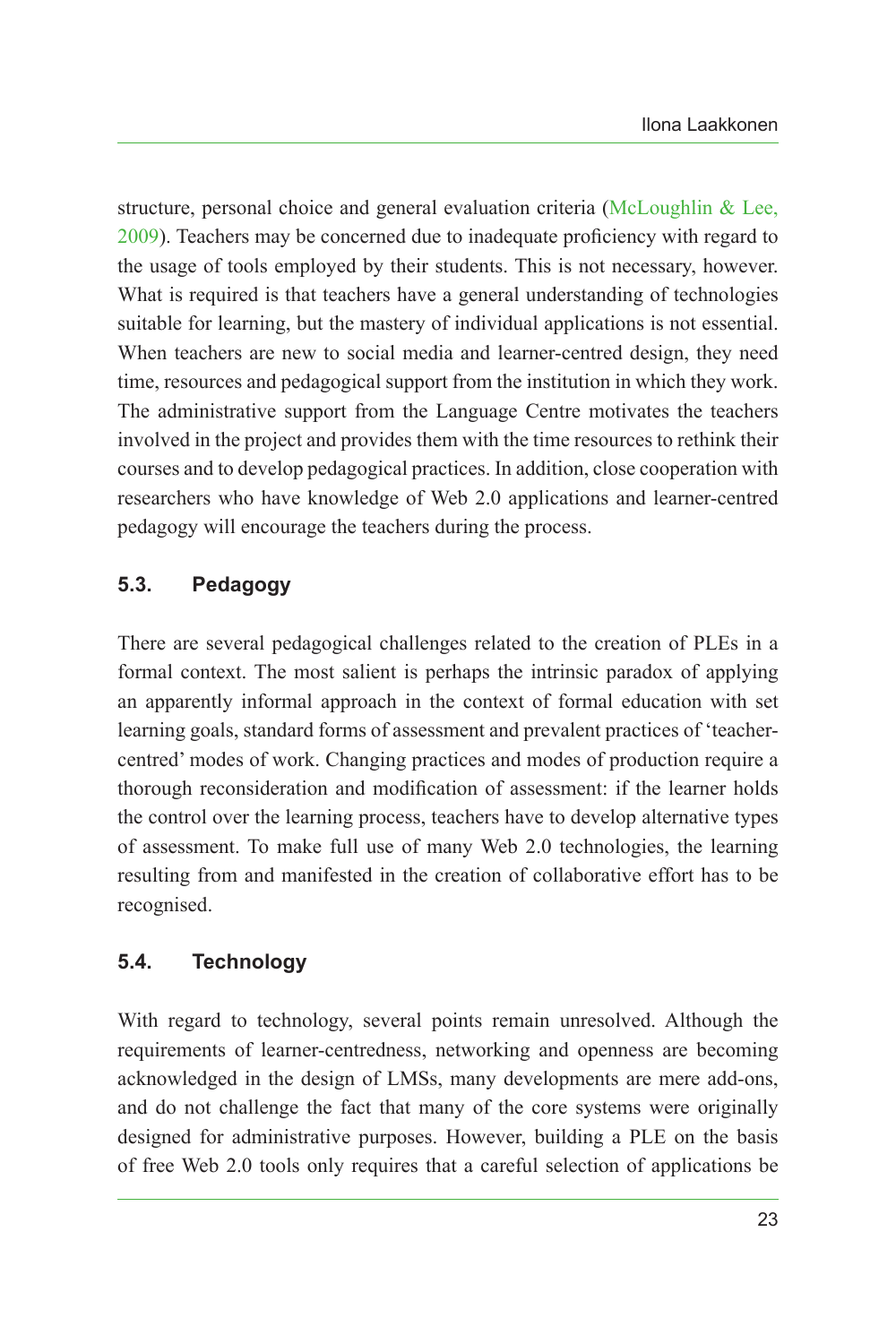used in terms of safety, stability, and performance. As it is the nature of the web to be under continuous change, with new applications being created and old ones becoming obsolete, new features affecting the usability potential of applications, and changing terms of service effecting the possibilities of use, one has to embrace change and ensure that both students and teachers will be equipped to cope with the change and discover new tools with which to work.

Another point of consideration is that in many organisations the access to external web services can be regarded as a threat as opposed to a resource for extending the learning environment. In such cases, a more limited version of a PLE can be adopted through extending the VLE/LMS already used in the organisation.

# **6. Conclusion**

It is commonly agreed that the potential for learning does not lie in the development of technologies or in the novelty of applications, but rather in the way in which we harness them for learning, i.e., in the ideologies they enable. In this chapter it has been argued that the PLE approach shows great potential for CALL, as it is a step towards active, learner-directed learning that is not detached from its natural social context. When developing their PLEs, language students need to reflect on their learning, find ways to express their progress, and develop new practices. Implementing the PLE framework is not about technology. It is about people, and about change, not about changing the way we understand learning but about the way we distribute responsibility over learning and teaching, respect the individual learners and teachers, and focus on *learning about learning* instead of learning about content. Moreover, in spite of its name, the PLE approach is not about individuals as much as it is about networks, sharing, and creating.

Many of the projects and developments on PLEs have either been promoted by technologists or by individual, enthusiastic teachers. If the concept is to be implemented on a larger scale in higher education, a high level of teacher involvement and motivation are necessary. PLE is a new concept, and is based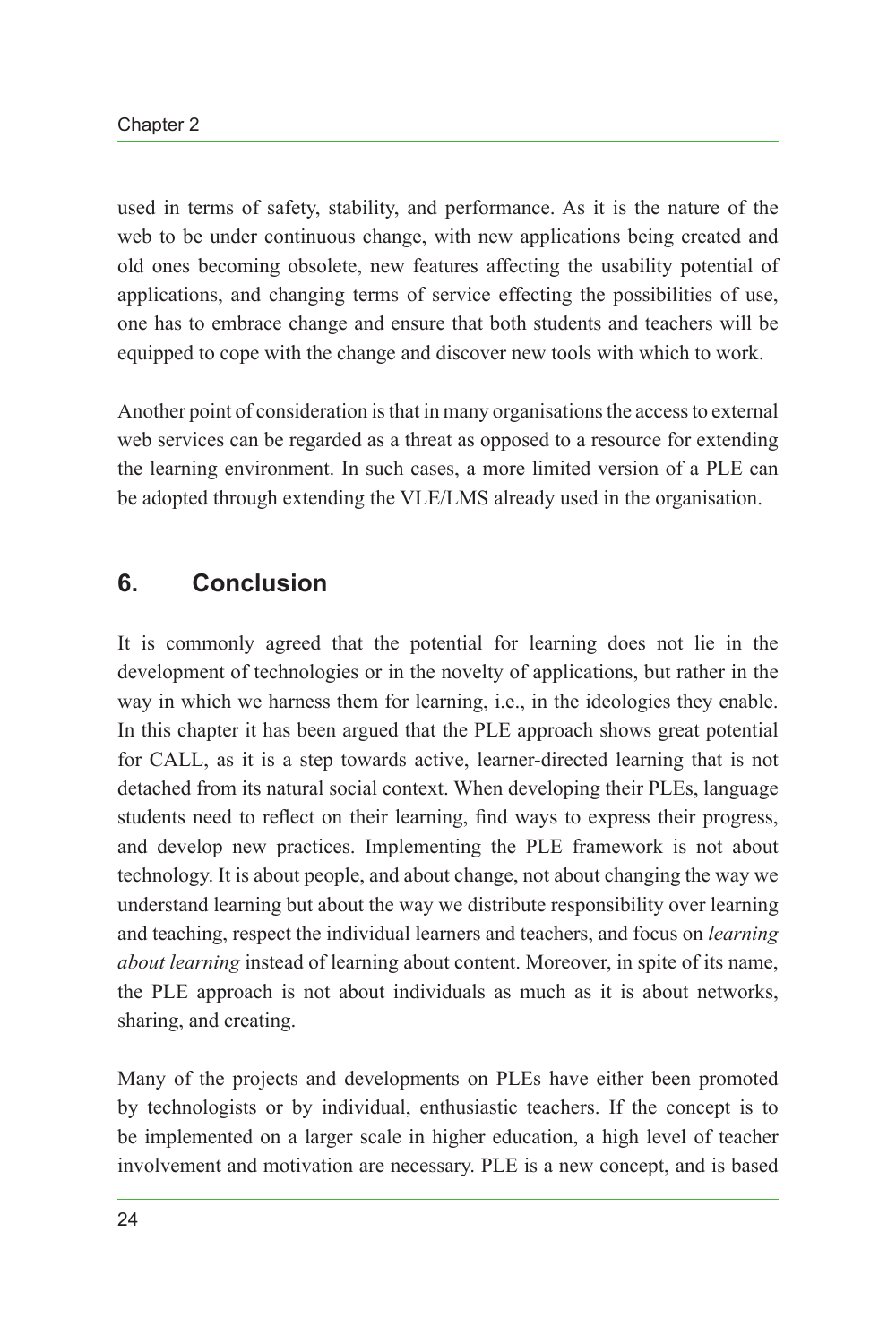on a field that is still taking its first steps (integration of Web 2.0 in education). Teachers are the key element, as they are the interface and mediator between learning and curricular requirements. Bringing PLE to educational institutions requires building on teacher experience and on sound pedagogical principles on the one hand, and sufficient support, resourcing and flexibility from the institution, on the other.

Much previous research has shown that a shift in practices of teaching and learning is hard to achieve –changes often remain temporary, superficial or isolated. As an ideology, PLE encompasses a demand for deeper level change in the way we see pedagogy and education: the understanding we have of teaching and learning. Although the approach is not a panacea, it can be seen as one step towards the future of language learning. Placing learners and teachers in focus may increase feelings of agency and ownership and result in permanent change. What can be accomplished is to build on practices, competencies and language repertoires that students with the [Lankshear and Knobel's \(2007\)](#page-17-0) "new" mindset are familiar with. In the course of the [F-SHAPE project](#page-19-0) we can achieve research-based evidence on the implementation and implications of the PLE approach, thus contributing to the development of technology integration and  $21<sup>st</sup>$  century pedagogy.

### **References**

- <span id="page-16-1"></span>Attwell, G. (2007). Personal learning environments – the future of eLearning? *eLearning papers*, *2*(1), 5-5. Retrieved from<http://www.elearningeuropa.info/files/media/media11561.pdf>
- <span id="page-16-2"></span>Attwell, G. (2008). Social software, personal learning environments and the future of teaching and learning. Retrieved from <http://d.scribd.com/docs/xos1cck6tadkq44z2z4.pdf>
- <span id="page-16-0"></span>Barab, S. A., & Roth, W.-M. (2006). Curriculum-based ecosystems: supporting knowing from an ecological perspective. *Educational Researcher*, *35*(5), 3-13. Retrieved from [http://www.](http://www.aera.net/uploadedFiles/Publications/Journals/Educational_Researcher/3505/3790-01_Barab.pdf) [aera.net/uploadedFiles/Publications/Journals/Educational\\_Researcher/3505/3790-01\\_](http://www.aera.net/uploadedFiles/Publications/Journals/Educational_Researcher/3505/3790-01_Barab.pdf) [Barab.pdf](http://www.aera.net/uploadedFiles/Publications/Journals/Educational_Researcher/3505/3790-01_Barab.pdf)
- <span id="page-16-3"></span>Benson, P. (2001). *Teaching and researching autonomy in language learning.* Harlow: Pearson Education.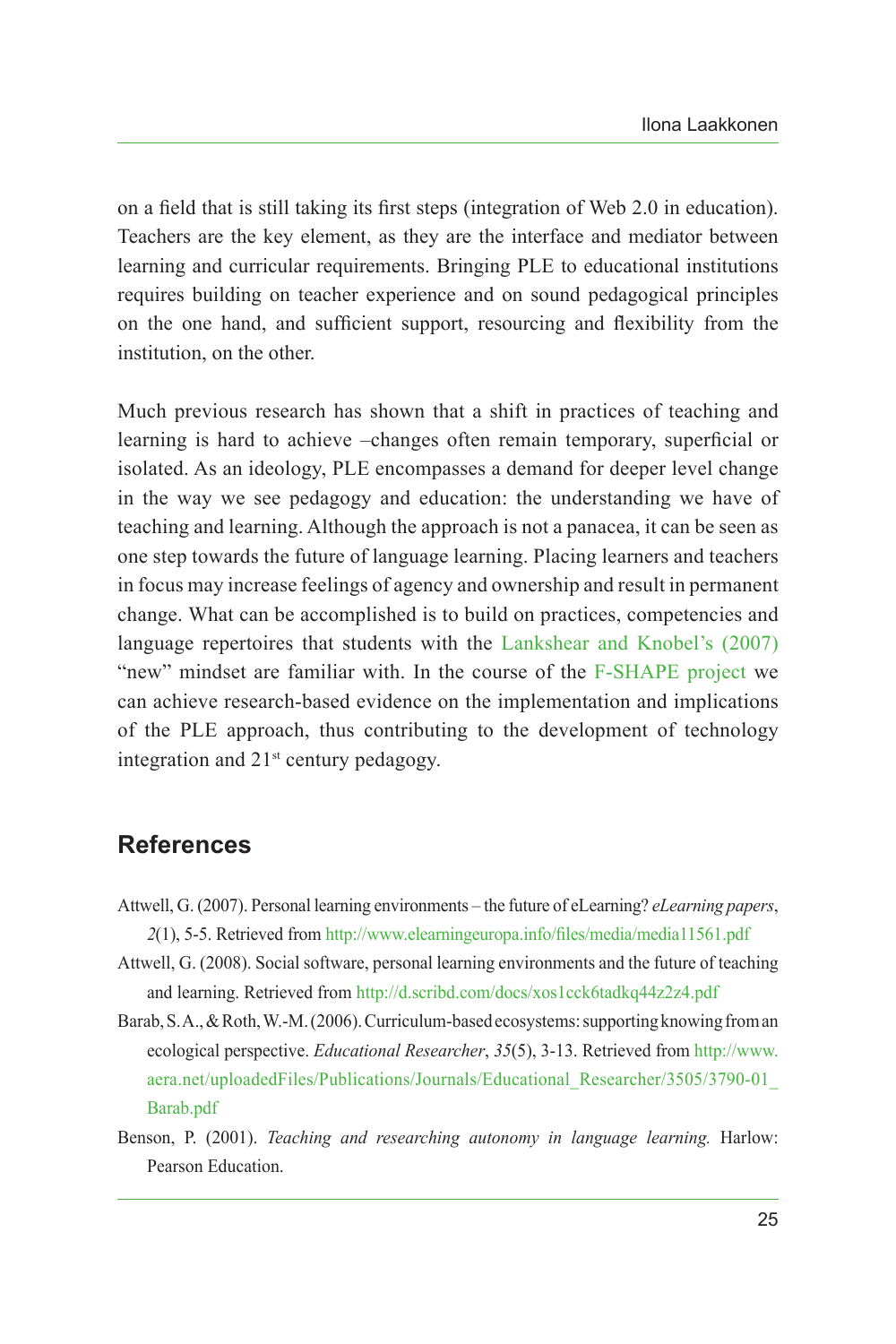- <span id="page-17-2"></span>Cornell, P. (2002). The impact of changes in teaching and learning on furniture and the learning environment. *New Directions for Teaching & Learning*, *92*, 33-42.
- <span id="page-17-11"></span>Deci, E. L., Vallerand, R. J., Pelletier, L. G., & Ryan, R. M. (1991). Motivation and education: the self-determination perspective. *Educational Psychologist*, *26*(3/4), 325-346.
- <span id="page-17-12"></span>Dickinson, L. (1995). Autonomy and motivation a literature review. *System*, *23*(2), 165-174. [doi:10.1016/0346-251X\(95\)00005-5](http://dx.doi.org/10.1016/0346-251X(95)00005-5)
- <span id="page-17-4"></span>Downes, S. (2007). Learning networks in practice. *Emerging technologies for learning*, *2*, 19- 27. Retrieved from <http://bit.ly/hZTNBv>
- <span id="page-17-10"></span>Drexler, W. (2010). The networked student model for construction of personal learning environments: balancing teacher control and student autonomy. *Australasian Journal of Educational Technology*, *26*(3), 369-385. Retrieved from [http://www.ascilite.org.au/ajet/](http://www.ascilite.org.au/ajet/ajet26/drexler.pdf) [ajet26/drexler.pdf](http://www.ascilite.org.au/ajet/ajet26/drexler.pdf)
- <span id="page-17-3"></span>Felix, U. (2003). An orchestrated vision of language learning online. In U. Felix (Ed.), *Language learning online: towards best practice* (pp. 7-18). Lisse: Swets & Zeitlinger.
- <span id="page-17-13"></span>Gee, J.P. (2003). *What video games have to teach us about learning and literacy*. New York: Palgrave Macmillan.
- <span id="page-17-5"></span>Gee, J.P. (2004). *Situated language and learning: a critique of traditional schooling.* London: Routledge.
- <span id="page-17-9"></span>Guth, S. (2009). Personal learning environments for language learning. In S. Thomas (Ed.), *Handbook of research on Web 2.0 and Second Language Learning.* IGI Global.
- <span id="page-17-6"></span>Kenning, M.-M. (2007). *ICT and language learning. From print to the mobile phone.* New York: Palgrave MacMillan.
- <span id="page-17-8"></span>Laakkonen, I., & Juntunen, M. (2009). Tulevaisuuden oppimisympäristöt? Henkilökohtaiset ja avoimet oppimisen tilat. In J. Viteli & A. Östman (Eds.), *Tuovi 7. Interaktiivinen tekniikka koulutuksessa 2009 - konferenssin tutkijatapaamisen artikkelit* (pp. 69-83). Tampere: INFIM. Retrieved from <http://tampub.uta.fi/haekokoversio.php?id=298>
- <span id="page-17-0"></span>Lankshear, C., & Knobel, M. (2007). Sampling "the new" in new literacies. In M. Knobel & C. Lankshear (Eds.), *A new literacies sampler* (pp. 1-24). New York: Peter Lang.
- <span id="page-17-1"></span>Lave, J. (1988). *Cognition in practice: mind, mathematics and culture in everyday life.*  Cambridge: Cambridge University Press.
- <span id="page-17-7"></span>Levy, M., & Stockwell, G. (2006). *CALL dimensions: options and issues in computer-assisted language learning.* Mahwah, New Jersey: Lawrence Erlbaum Associates.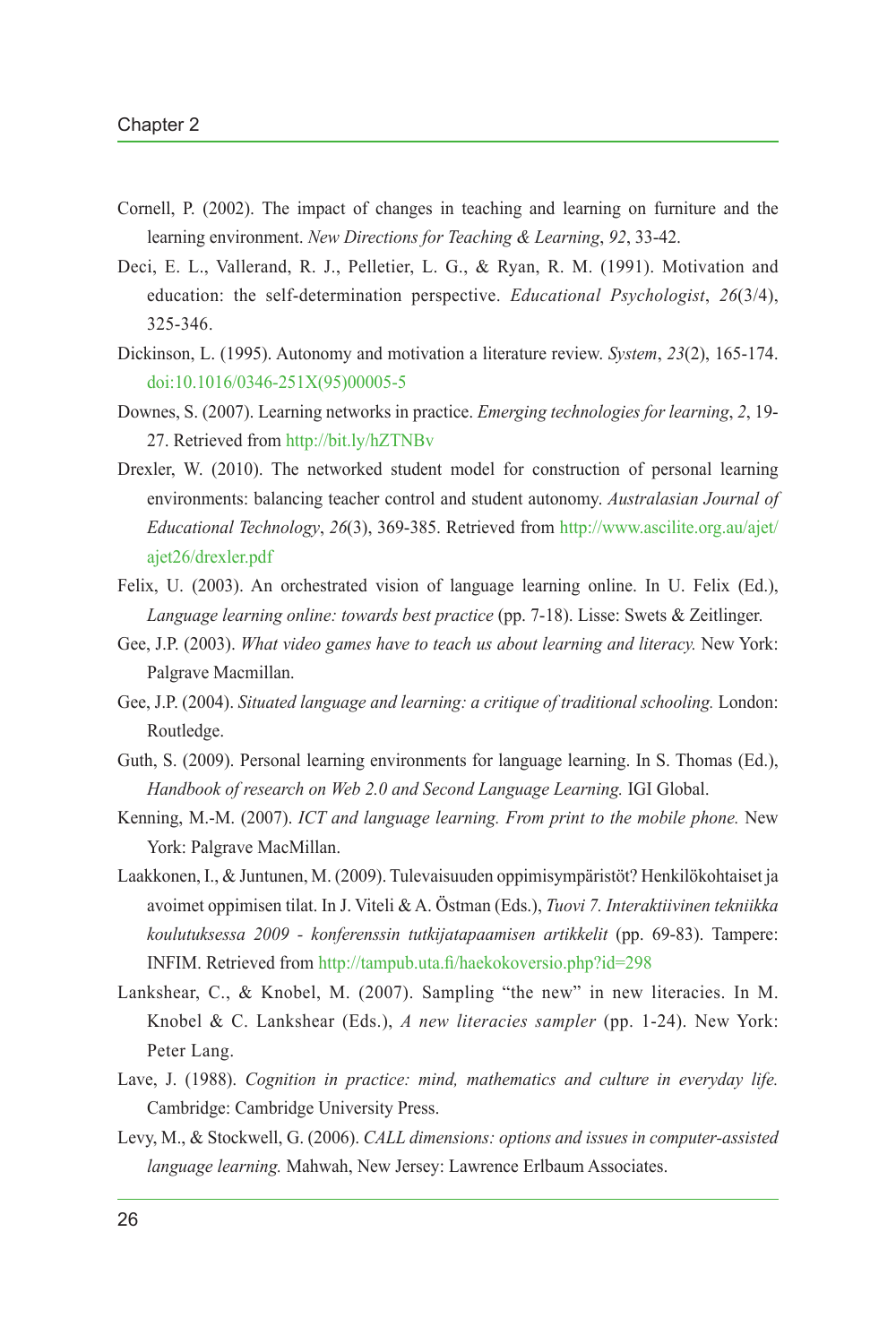- <span id="page-18-3"></span>Luukka, M., Pöyhönen, S., Huhta, A., Taalas, P., Tarnanen, M., & Keränen, A. (2008). *Maailma muuttuu – mitä tekee koulu? Äidinkielen ja vieraiden kielten tekstikäytänteet koulussa ja vapaa-ajalla.* Jyväskylä: University of Jyväskylä, CALS.
- <span id="page-18-13"></span>McLoughlin, C., & Lee, M. (2009). *Personalised learning spaces and self-regulated learning: global examples of effective pedagogy*. Proceedings from ascilite Auckland 2009.
- <span id="page-18-5"></span>Partnership for 21st century skills. (2009). 21st century learning environments. White paper. Retrieved from [http://www.p21.org/documents/le\\_white\\_paper-1.pdf](http://www.p21.org/documents/le_white_paper-1.pdf)
- <span id="page-18-9"></span>Peña-López, I., & Adell, J. (2010). The dichotomies in personal learning environments and institutions. *Paper presentation. PLE Conference, July 2010*, *Barcelona*. Retrieved from [http://ictlogy.net/20100712-the-dichotomies-in-personal-learning-environments-and](http://ictlogy.net/20100712-the-dichotomies-in-personal-learning-environments-and-institutions)[institutions](http://ictlogy.net/20100712-the-dichotomies-in-personal-learning-environments-and-institutions)
- <span id="page-18-10"></span>Reinking, D., & Bradley, B. (2007). *On formative and design experiments: approaches to language and literacy research.* New York: Teachers' College.
- <span id="page-18-1"></span>Sfard, A. (1998). On two metaphors for learning and the dangers of choosing just one. *Educational Researcher*, *27*(2), 4-13. Retrieved from [http://www.jstor.org/](http://www.jstor.org/stable/1176193) [stable/1176193](http://www.jstor.org/stable/1176193)
- <span id="page-18-6"></span>Siemens, G. (2004). Connectivism: a learning theory for the digital age. eLearnSpace. Retrieved from <http://www.elearnspace.org/Articles/connectivism.htm>
- <span id="page-18-4"></span>Solomon, G., & Schrum, L. (2007). *Web 2.0: new tools, new schools.* Washington: ISTE.
- <span id="page-18-2"></span>Sykes, J. M., Oskoz, A., & Thorne, S. L. (2008). Web 2.0, synthetic immersive environments, and mobile resources for language education. *CALICO Journal*, *25*(3), 528-546. Retrieved from [https://calico.org/html/article\\_715.pdf](https://calico.org/html/article_715.pdf)
- <span id="page-18-0"></span>Thorne, S. L., & Rheinhardt, J. (2008). "Bridging activities," new media literacies, and advanced foreign language proficiency. *CALICO Journal*, *25*(3), 558-572. Retrieved from [https://calico.org/html/article\\_717.pdf](https://calico.org/html/article_717.pdf)
- <span id="page-18-11"></span>University of Jyväskylä Language Centre. (2010). Teaching philosophy [Website]. Retrieved from <https://kielikeskus.jyu.fi/opetus/englanti/teachers-and-teaching-philosophy>
- <span id="page-18-8"></span>Van Harmelen, M. (2008). Design trajectories: four experiments in PLE implementation. *Interactive Learning Environments*, *16*(1), 35-46. [doi:10.1080/10494820701772686](http://dx.doi.org/10.1080/10494820701772686)
- <span id="page-18-12"></span>Warschauer, M. (2000). On-line learning in second language classrooms: an ethnographic study. In M. Warschauer & R. Kern (Eds.), *Network-based language teaching: concepts and practice* (pp. 41-58). New York: Cambridge University Press.
- <span id="page-18-7"></span>Warschauer, M., & Healey, D. (1998). Computers and language learning: an overview. *Language Teaching*, *31*(2), 57-71. [doi:10.1017/S0261444800012970](http://dx.doi.org/10.1017/S0261444800012970)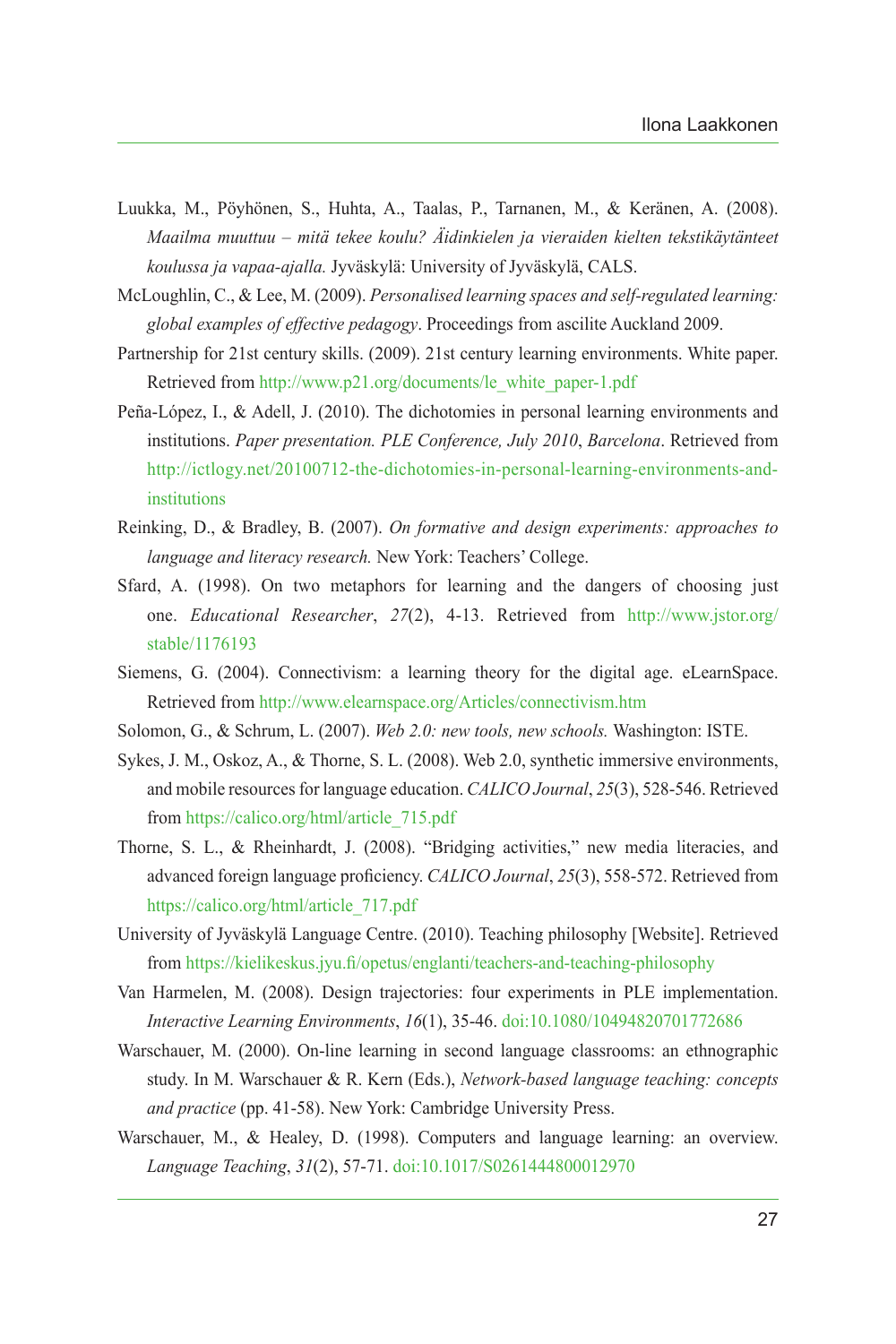- <span id="page-19-2"></span>Wenger, E. (1998). *Communities of practice: learning, meaning and identity.* Cambridge: Cambridge University Press.
- <span id="page-19-3"></span>Wheeler, S. (2010). Anatomy of a PLE [Web log post]. Retrieved from [http://steve-wheeler.](http://steve-wheeler.blogspot.com/2010/07/anatomy-of-ple.html) [blogspot.com/2010/07/anatomy-of-ple.html](http://steve-wheeler.blogspot.com/2010/07/anatomy-of-ple.html)

# **Websites**

<span id="page-19-5"></span><span id="page-19-4"></span><span id="page-19-1"></span><span id="page-19-0"></span>EdTechPost wiki:<http://edtechpost.wikispaces.com/PLE+Diagrams> Elena's mindmap: [http://elenaslivingroom.blogspot.com/2007/12/](http://elenaslivingroom.blogspot.com/2007/12/my-personal-learning-environment-ple.html) [my-personal-learning-environment-ple.html](http://elenaslivingroom.blogspot.com/2007/12/my-personal-learning-environment-ple.html) F-SHAPE project website:<http://fshape.wordpress.com> University of Jyväskylä Language Centre:<https://kielikeskus.jyu.fi/en>